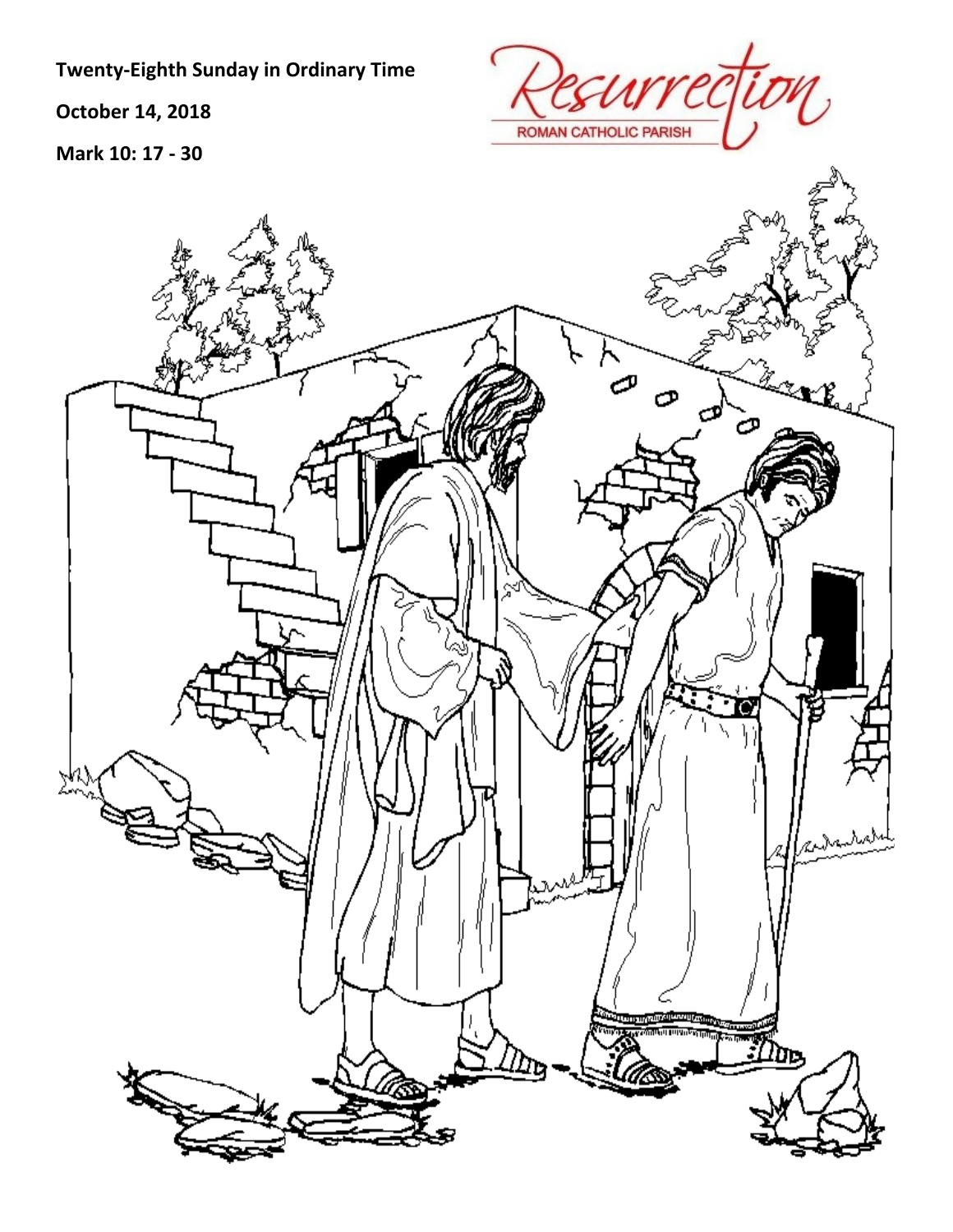### **Rich Young Man**

"It is easier for a camel to go through the eye of a needle than for a rich man to enter the kingdom of God." Mark 10:25 (NIV)



#### ACROSS

- 4. A small, slender implement used for sewing
- 5. A long-necked animal with humps
- 6. To go into
- 8. Something considered to be especially precious or valuable
- 9. Difficult; requiring considerable skill or effort

#### DOWN

9

- 1. The home of God and the angels
- 2. An adult male human
- 3. Less difficult; something accomplished with little effort
- 6. An opening in a needle
- 7. Possessing great material wealth

| rich | easier | eve    | hard  | neaven   |
|------|--------|--------|-------|----------|
| man  | camel  | needle | enter | treasure |

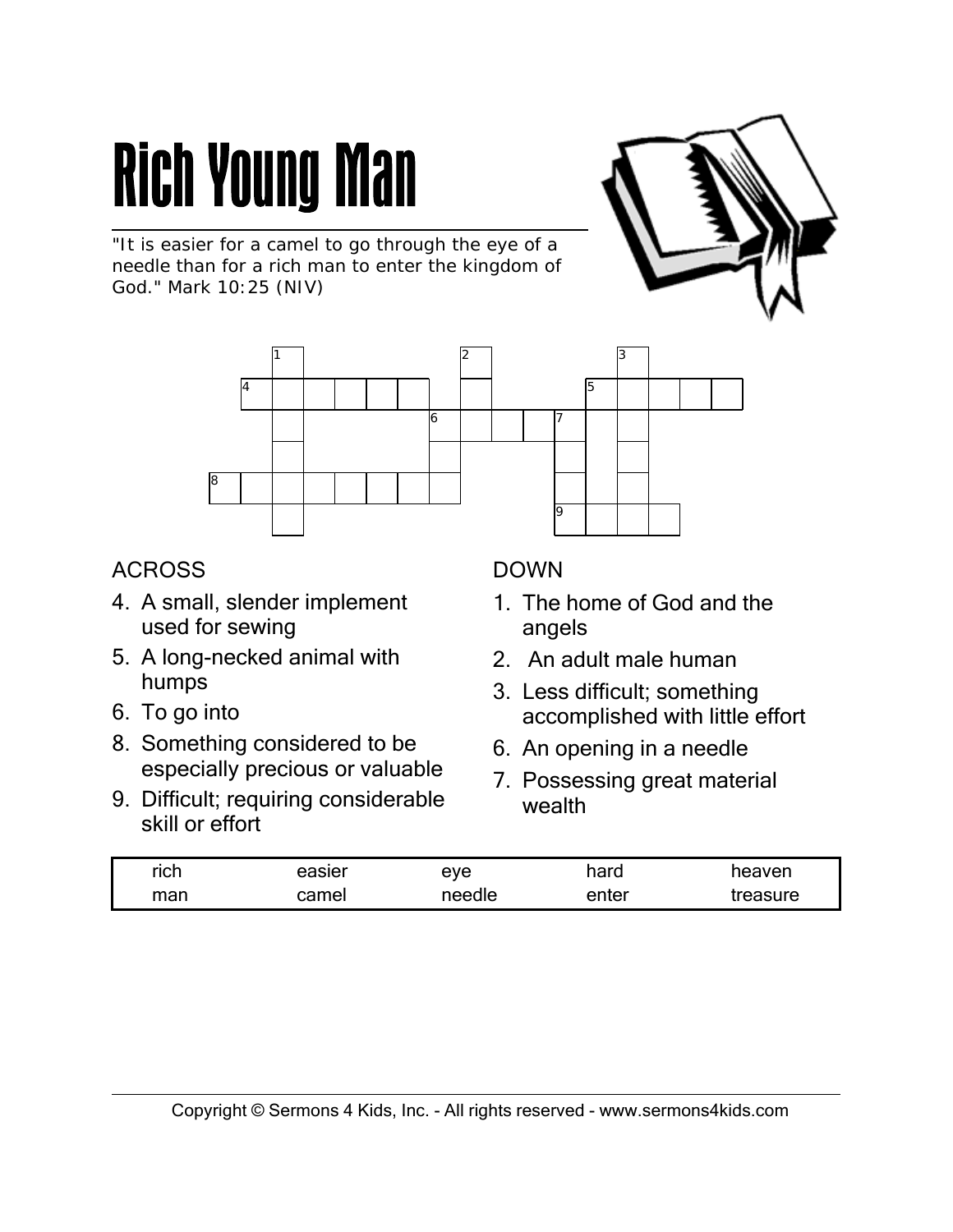

"It is easier for a camel to go through the eye of a needle than for a rich man to enter the kingdom of God." Mark 10:25 (NIV)

| н  |              |              |         |  |  | T E S T I M O N Y E O N   |  |                 | N C          |        |  |
|----|--------------|--------------|---------|--|--|---------------------------|--|-----------------|--------------|--------|--|
| R. |              |              |         |  |  | U W Y K W V D L A M T     |  | $\sim 10^{-11}$ | T.           | - O    |  |
| O  | <sup>N</sup> |              |         |  |  | R G B E V Y O U E J K     |  |                 | -F           | M      |  |
|    |              | G O H        |         |  |  | K L A N U V L T           |  | R A Y           |              | M      |  |
| H  |              |              |         |  |  | O N O R L E R E W E S D   |  |                 | L A          |        |  |
| C  | H            | Z E          |         |  |  | I T E K D N R F           |  | - U             | P            | N      |  |
| F. | $\mathsf{A}$ |              |         |  |  | L S E H D X Q R N E       |  | $\perp$         | $\mathsf{L}$ | D      |  |
|    |              |              |         |  |  | K M Z S T R L R L L A T T |  |                 |              | A M    |  |
| M  | $\mathbf{I}$ |              |         |  |  | K A M E E N E T L E       |  | E C E           |              |        |  |
| U  | R            | F.           |         |  |  | K P H C M I T F A R       |  |                 | K N          |        |  |
| R  | P            | N.           |         |  |  | P T T A R G A X C Y L     |  |                 |              | $\top$ |  |
| D  | $\Omega$     | - E -        |         |  |  | O E C E Z I L G H A L S   |  |                 |              |        |  |
| E  |              | O M          |         |  |  | F N H B E V O T E B       |  |                 | $\perp$      | $\Box$ |  |
| R  | R            | $\mathbf{L}$ | P       |  |  | N G W M E S T R G         |  |                 | Y            |        |  |
| B  | $\mathbf{L}$ | X            | $\perp$ |  |  | K Z L B A S Z X M X H     |  |                 |              |        |  |
|    |              |              |         |  |  |                           |  |                 |              |        |  |

| adultery          | false  | inherit | mother | steal     |
|-------------------|--------|---------|--------|-----------|
| camel             | father | lack    | murder | teacher   |
| commandments give |        | life    | needle | testimony |
| eternal           | honor  | loved   | poor   | wealth    |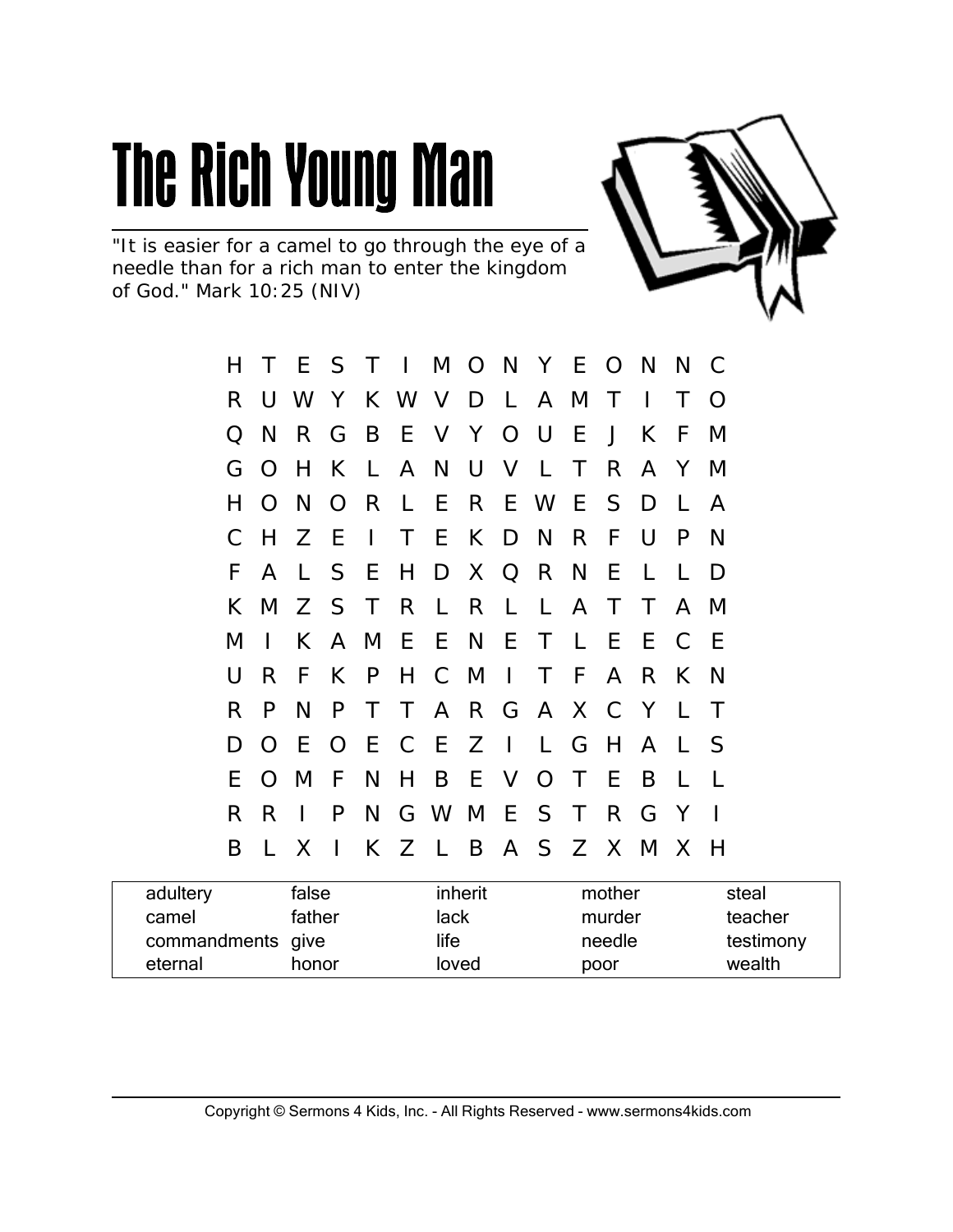"It is easier for a camel to go through the eye of a needle than for a rich man to enter the kingdom of God." Mark 10:25 (NIV)

Choose the word that best matches the definition.

- 1. Possessing great material wealth A. needle B. easier C. rich D. treasure
- 2. An adult male human A. heaven B. eye C. easier D. man
- 3. Less difficult; something accomplished with little effort A. easier B. heaven C. needle D. eye
- 4. A long-necked animal with humps A. camel B. treasure C. man D. enter
- 5. An opening in a needle A. hard B. camel C. eye D. treasure
- 6. A small, slender implement used for sewing A. easier B. needle C. treasure D. man
- 7. Difficult; requiring considerable skill or effort A. camel B. man C. eye D. hard
- 8. To go into A. treasure B. enter C. hard D. camel
- 9. The home of God and the angels A. heaven B. easier C. needle D. rich
- 10. Something considered to be especially precious or valuable A. easier B. treasure C. man D. needle

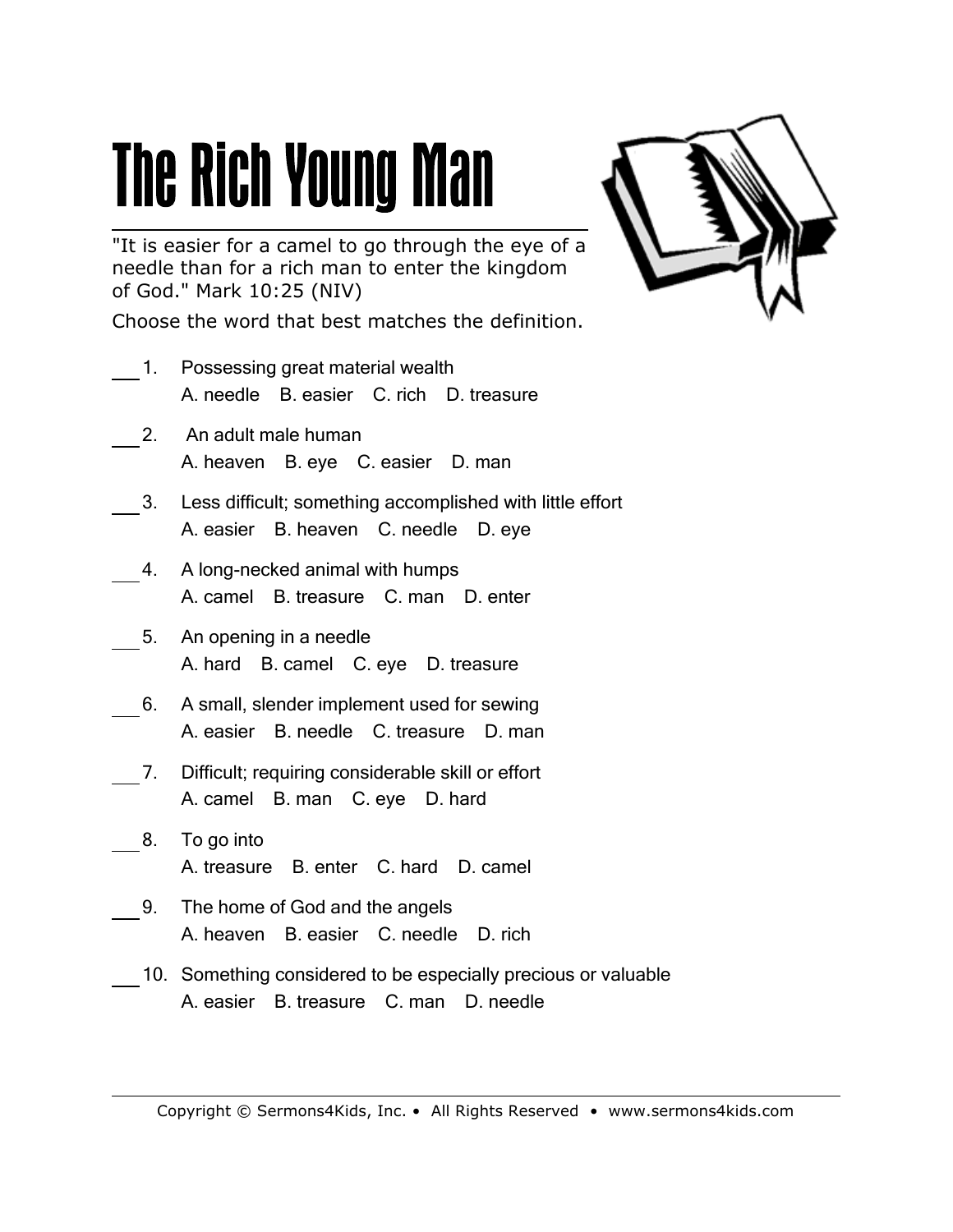"It is easier for a camel to go through the eye of a needle than for a rich man to enter the kingdom of God." Mark 10:25 (NIV)

Complete the paragraph by filling in the blanks with the correct words from the word bank at the bottom of the page.

As Jesus was walking down a road, a man ran up to him and asked, "Good teacher, what must I do to have eternal \_\_\_\_\_\_\_\_\_\_?"

Jesus replied, "Why do you call me good? Only \_\_\_\_\_\_\_\_\_\_ is good. You know the commandments. `Do not murder. Be faithful in marriage. Do not steal. Do not tell lies about others. Do not cheat. Honor your \_\_\_\_\_\_\_\_\_\_ and  $\frac{1}{\sqrt{2\pi}}$  : "

The man answered, "I have obeyed all these commandments since I was a young man."

"There's one thing you still need to do. Sell everything you own. Give the money to the poor, and you will have riches in Then come, \_\_\_\_\_\_\_\_\_\_ me."

When the man heard Jesus say this, he went away gloomy and sad because he was very rich.

Jesus said to his disciples, "It's hard for rich people to get into God's kingdom! In fact, it is easier for a b a lost to go through the eye of a \_\_\_\_\_\_\_\_\_\_ than for a rich person to get into God's kingdom."

Jesus' disciples were amazed. They asked each other, "How can anyone ever be  $\overline{\phantom{a}}$ 

Jesus looked at them and said, "There are some things that people cannot do, but God can do \_\_\_\_\_\_\_\_\_\_\_\_."

| anything | father | God    | life   | needle |
|----------|--------|--------|--------|--------|
| camel    | follow | heaven | mother | saved  |

Copyright © Sermons 4 Kids, Inc. - All Rights Reserved - www.sermons4kids.com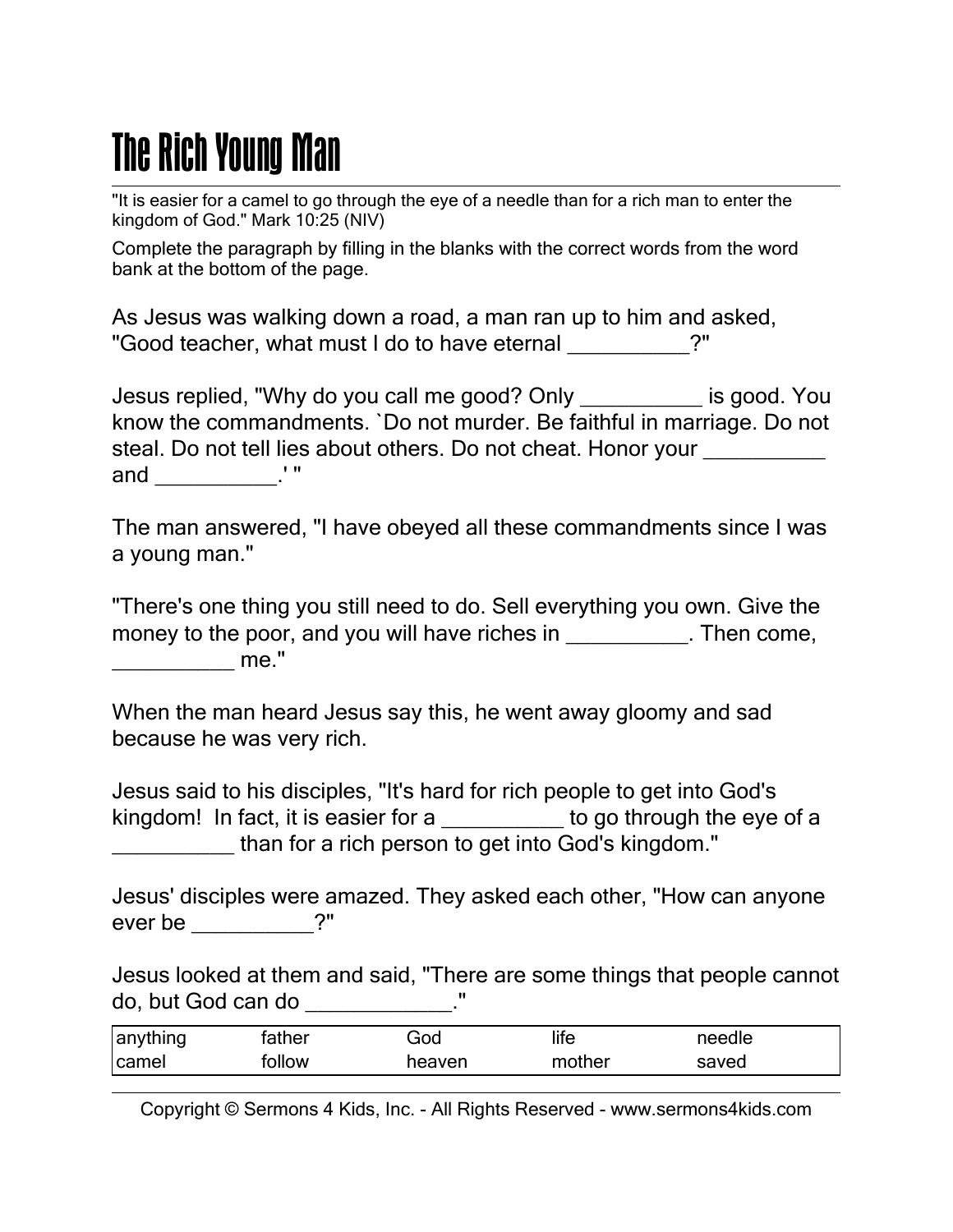"It is easier for a camel to go through the eye of a needle than for a rich man to enter the kingdom of God." Mark 10:25 (NIV)

Each line of the puzzle has one word hidden in a list of random letters. The blank space is a missing letter that belongs to that word. Fill in the missing letter.

| 1.  | H  | N            | B | Τ  | E. | Т  | R  | N  | A  | L | X | H            |
|-----|----|--------------|---|----|----|----|----|----|----|---|---|--------------|
| 2.  | D  | W            | Τ | E. | A  | C  | E. | R  | Z  | Е | G | U            |
| 3.  |    | Y            | M | K  | F  | S  | L  |    | L  | J | Е | Q            |
| 4.  | J  | Τ            | C | N  | P  | Y  | I  | V  | E. | A | K | F            |
| 5.  | G  | F            | P | P  | O  | O  | N  | E. | A  | Τ | F | X            |
| 6.  | Z  | $\mathsf{I}$ | N | W  | E. | A  | Τ  | н  | Y  | B | D | $\mathsf{l}$ |
| 7.  | B  | Τ            | O | A  | I  | J  | I  | C  | H  | J | K | K            |
| 8.  | S. | C            | I | W  | N  | S  | I  | F  | E. | N | Τ | Τ            |
| 9.  | W  | D            | Η | I  | N  | Н  | R  | I  |    | Τ |   | U            |
| 10. | X  | D            | J | G  | R  | E. | Τ  | N  | C  | C |   | J            |

| rich    | inherit | life | give | าreat  |
|---------|---------|------|------|--------|
| teacher | eterna. | sell | poor | wealth |



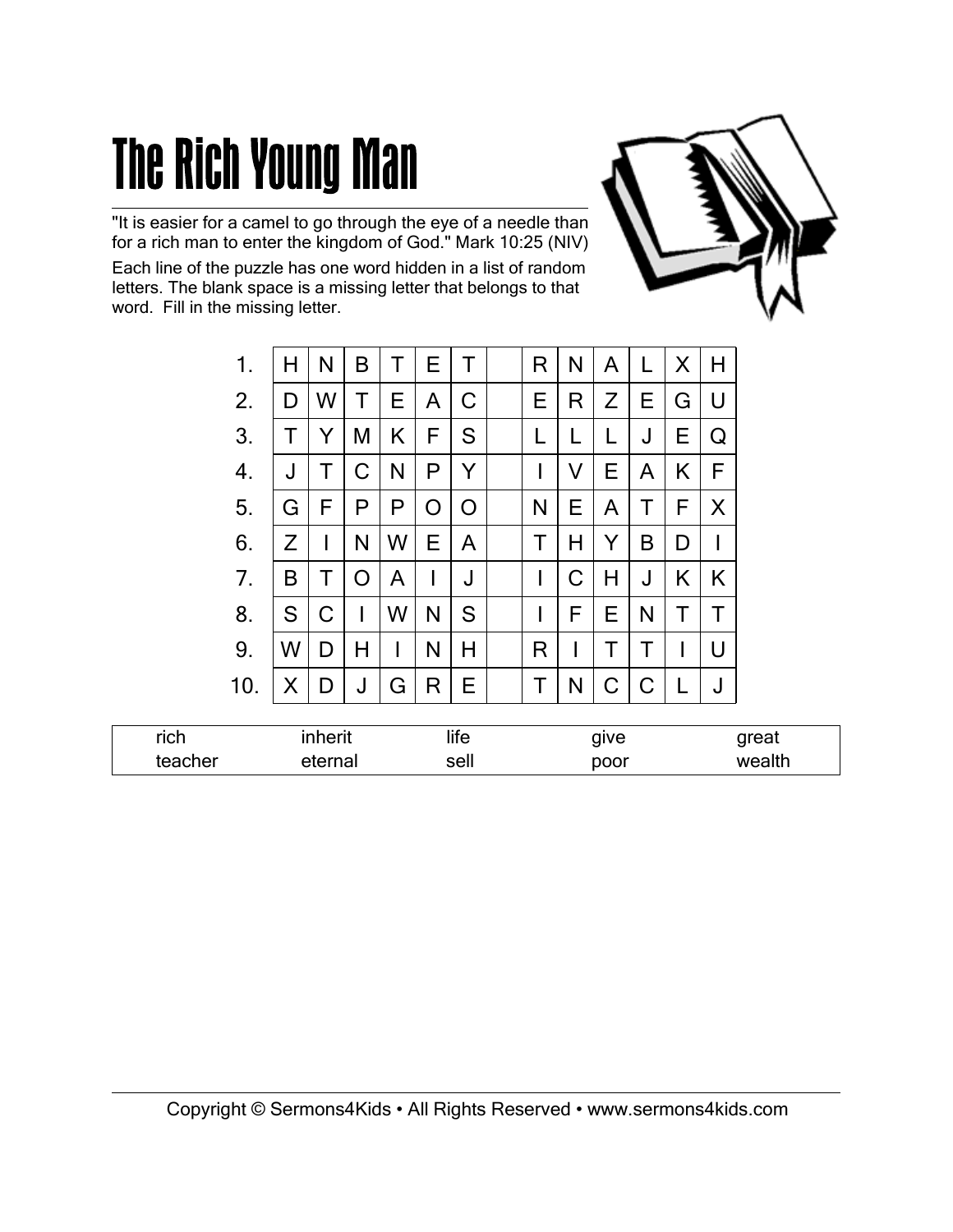"It is easier for a camel to go through the eye of a needle than for a rich man to enter the kingdom of God." Mark 10:25 (NIV)

Enter the correct words in the boxes based on the shape of the letters.



teacher eternal sell poor wealth